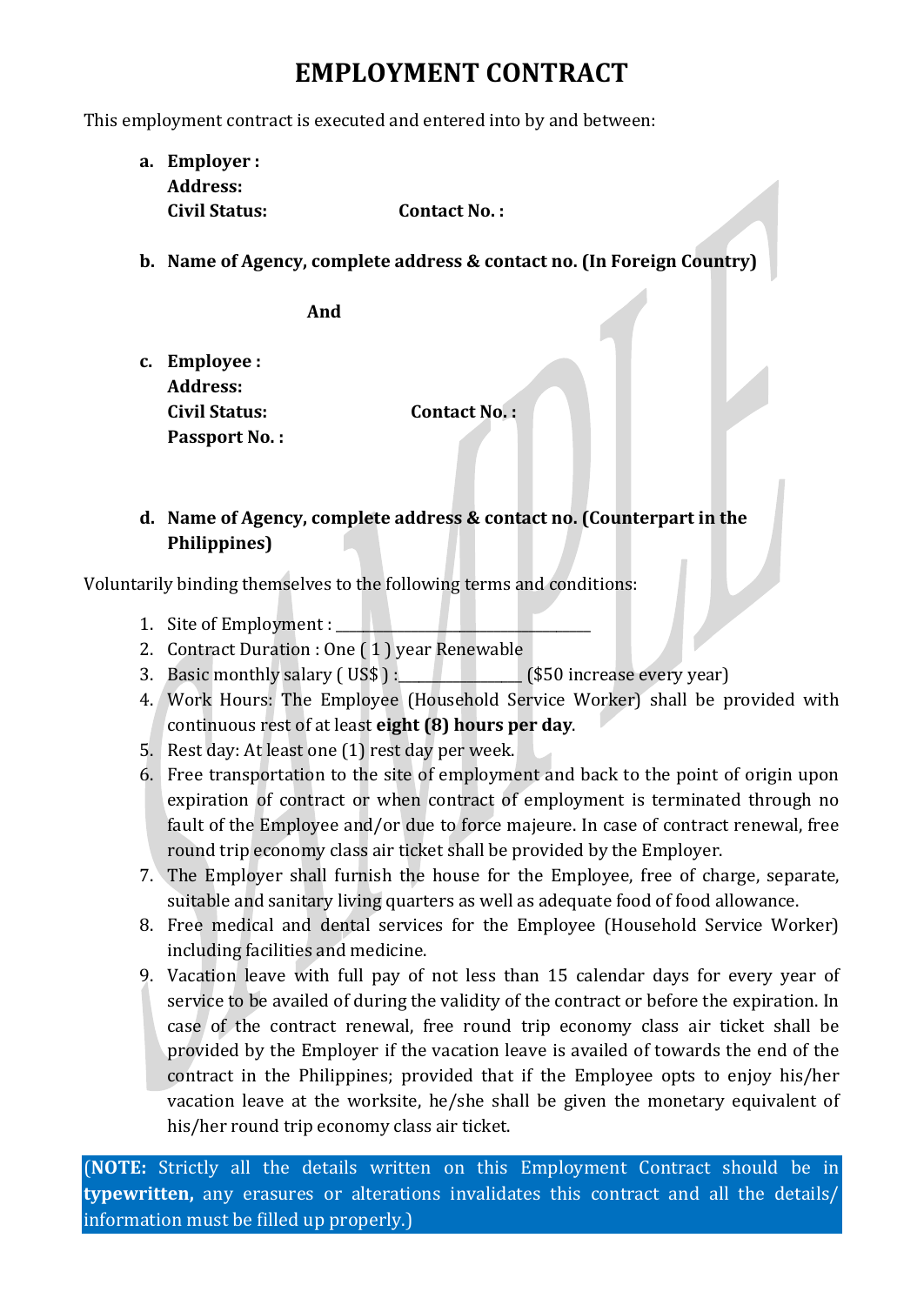- 10. The Employer shall provide the Employee with personal life accident, medical and repatriation insurance with a reputable insurance company in the host country.
- 11. In the event of death of the Employee during the term of this contract, his/her remains and personal belongings shall be repatriated to the Philippines at the expense of the Employer. In case the repatriation of remains is not possible, the same may be disposed of upon prior approval of the Employee's next of kin or by the Philippine Embassy.
- 12. The Employer shall assist the Employee in remitting a percentage of his/her salary through proper banking channels.

### 13. **TERMINATION :**

- a. **Termination by Employer**: The Employer may terminate the Employee's contract of employment for any of the following just causes; serious misconduct or willful disobedience by the Employee (Household Service Worker) of the lawful orders of the Employer or immediate household members in connection with his/her work; gross habitual neglect by the Employee of her duties; violation of the laws of the host country. In any of these cases, the Employee shall shoulder the cost of repatriation.
- b. **Termination by the Employee** : 1) Termination without just cause ; the Employee may terminate the contract without just cause by serving a written notice on the Employer at least one ( 1 ) month in advance. The Employee shall shoulder the cost of repatriation. 2) Termination for a just cause; the Employee may also terminate the contract without serving any notice on the Employer for any of the following just causes; when the Employee is maltreated by the or any member of his/her Employee; when the Employer violates the terms and conditions of this contract; when the Employer commits any of the following acts – deliberate non-payment of salary, physical molestation and physical assault.
- The Employer shall pay for the repatriation expenses. c. **Termination due to illness** : Either party may terminate the contract on the grounds of illness, disease or injury suffered by the Employee, where the latter's continued employment is prohibited by law or is prejudicial to his/her health as well as to the health of the Employer and his/her Employer. The repatriation expenses shall be shouldered by the Employer.
- 14. **SETTLEMENT OF DISPUTES:** In case of disputes between the Employee and the Employer, the matter must be referred by either party to the Philippine Embassy who shall endeavor to settle the issue amicably to the best interest of both parties. If the dispute remains unresolved, The Embassy official shall refer the matter to the appropriate Labor authorities of the country for adjudication without prejudice to whatever legal action the aggrieved party may take against the other.

### 15. **SPECIAL PROVISIONS :**

a. The Employer shall threat the Employee (Household Service Worker) in a just and human manner. In no case shall physical violence be used upon the house Employee.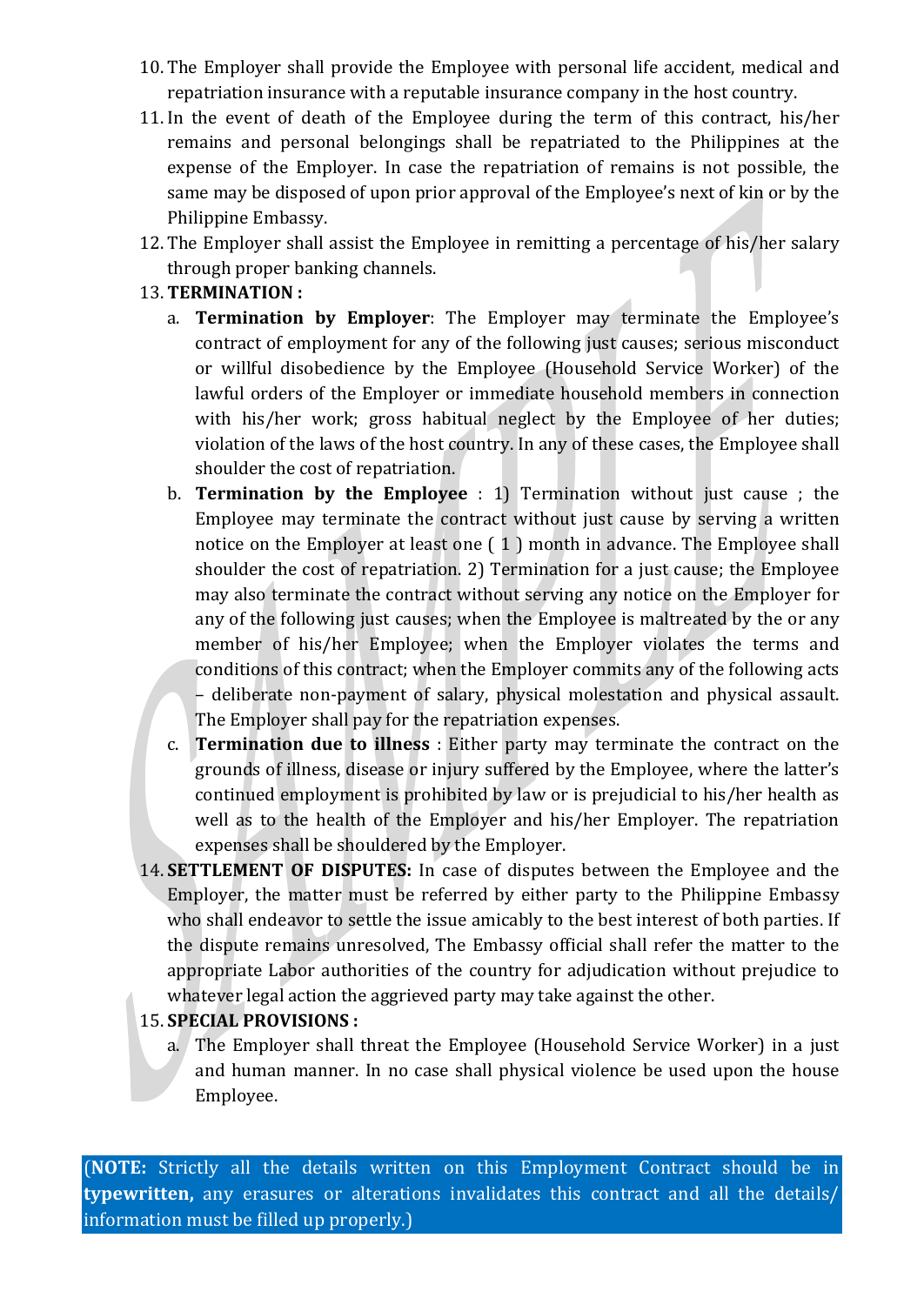- b. The Employee shall work solely from the Employer and his/her immediate household. The Employer shall in no case require the Employee to work in another residence or be assigned in any commercial, industrial or agricultural enterprise.
- c. The Employer shall not deduct any amount from the regular salary of the Employee other than compulsory contributions prescribed by law. Such legal deductions must be reflected in the Employee's pay slip and covered by a corresponding receipt.
- d. The Employer shall pay for the Employee's residence permit, exit re-entry visa.
- e. The passport and work permit/Imam of the Employee shall remain in his/her possession.
- f. The Employee shall be allowed to freely communicate with his/her family and the Philippine Embassy or Consulate.
- g. It shall unlawful for the Employer to withhold the Employee's passport with or without his/her consent.
- h. The Employer must provide the Employee with food and accommodation, including safe, clean and portable drinking water. If desired by the Employee that he/she cook separate from that Employer's household, the Employee shall be given a food allowance of not less than Rs. 2,000.00 a month and reasonable time for cooking his/her food.
- 16. No provisions of this contract shall be altered, amended or substituted without the written approval of the Philippine Embassy or Philippine Overseas Employment Administration ( POEA ).
- 17. In the event of war, civil disturbance or major natural calamity, the Employer shall repatriate the Employee at no cost to the worker.
- 18. Other terms and conditions of employment shall be governed by the pertinent laws of the Philippines or the host country. Any applicable provisions on labor and employment of the host country are hereby incorporated as part of this contract.

In witness there, we hereby sign this contract this **\_\_\_\_\_\_\_\_\_ the day of \_\_\_\_\_\_\_\_\_**at the **Embassy of the Philippine, Islamabad, Pakistan**.

\_\_\_\_\_\_\_\_\_\_\_\_\_\_\_\_\_\_\_\_\_\_\_\_\_\_\_\_\_\_\_ \_\_\_\_\_\_\_\_\_\_\_\_\_\_\_\_\_\_\_\_\_\_\_\_\_\_\_\_\_\_\_ **FULL NAME OF EMPLOYEE FULL NAME OF EMPLOYER** And **SIGNATURE** and **SIGNATURE** 

**Name & Signature of WITNESS** Name & Signature of WITNESS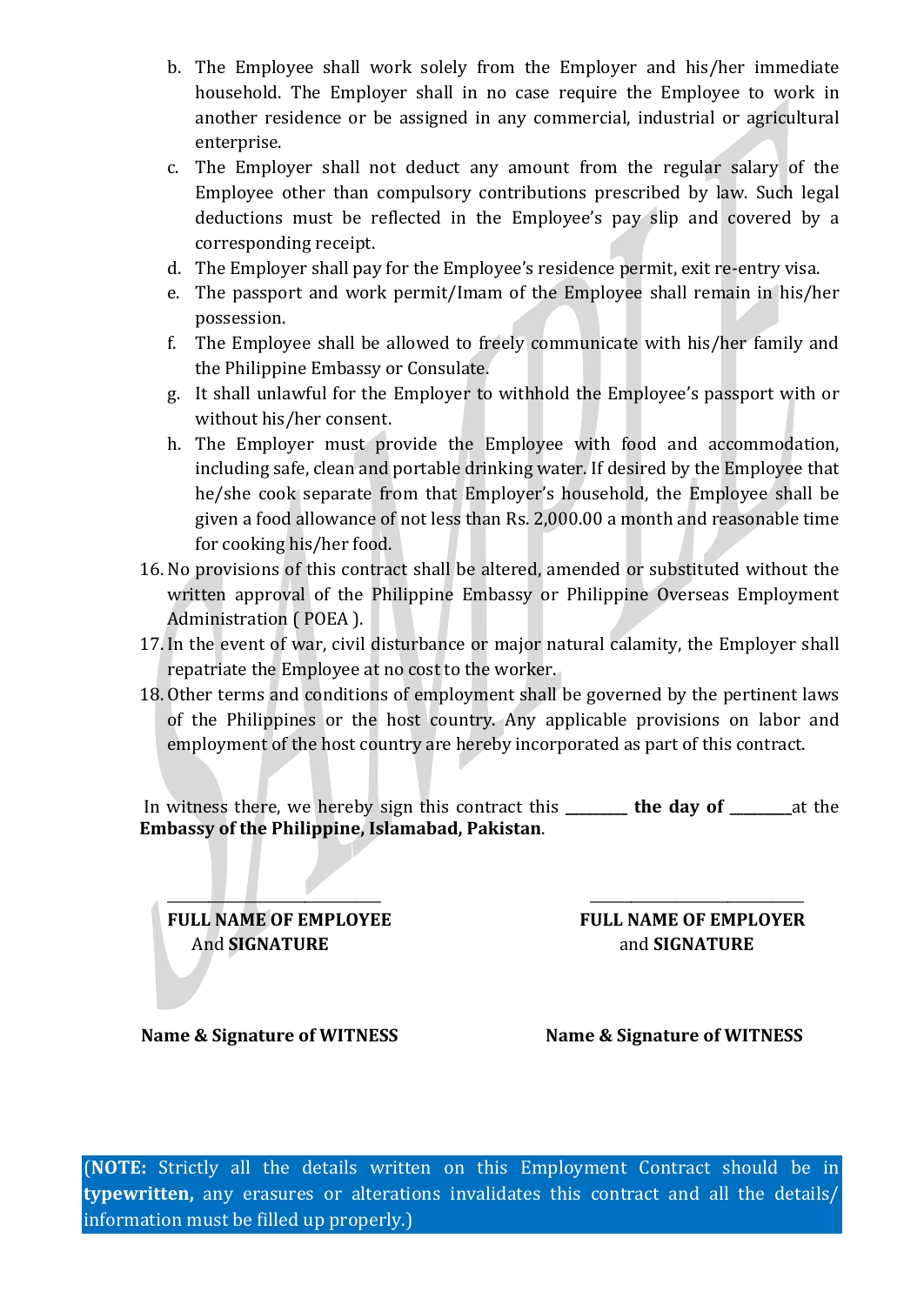## **UNDERTAKING OF THE EMPLOYER FOR THE EMPLOYMENT OF A EMPLOYEE/HOUSEHOLD SERVICE WORKER (HSW)**

| (Name of Employer) |  |
|--------------------|--|
|                    |  |

With residence address (located) at \_\_\_\_\_\_\_\_\_\_\_\_\_\_\_\_\_\_\_\_\_\_\_\_\_\_\_\_\_\_\_\_\_\_\_\_\_\_\_\_\_\_\_\_\_\_\_\_\_\_\_\_\_\_\_\_\_\_\_\_\_\_

 $\mathbf{I}_{\bullet}$ 

\_\_\_\_\_\_\_\_\_\_\_\_\_\_\_\_\_\_\_\_\_\_\_\_\_\_\_\_\_\_\_\_\_\_\_\_\_\_\_\_\_\_\_\_\_\_\_\_\_\_\_\_\_\_\_\_\_\_\_\_\_\_\_\_\_\_\_\_ P.O. Box No. \_\_\_\_\_\_\_\_\_\_\_\_\_\_\_\_\_\_\_\_\_\_

Do hereby undertake the following in connection with the employment of Filipino Household Service Worker (HSW)\_\_\_\_\_\_\_\_\_\_\_\_\_\_\_\_\_\_\_\_\_\_\_\_\_\_\_\_\_\_\_\_\_\_\_\_\_\_\_\_\_\_\_\_\_\_\_\_\_\_\_\_\_\_\_\_\_\_\_\_\_\_\_\_

## **(Name of Employee/HSW)**

- 1. That upon arrival of the employee/HSW, I will make her contact the Philippine Embassy at Islamabad, Pakistan by phone to confirm his/her arrival or bring him/her in person for registration.
- 2. That the Employee/HSW shall have custody of his/her Passport/Travel Documents at all times.
- 3. That the Employee/HSW shall be treated humanely by the other persons staying in my residence.
- 4. That I shall provide the Employee/HSW with sleeping/resting room.
- 5. That the Employee/HSW shall be given a rest period of at least eight (8) continuous hours daily.
- 6. That the Employee/HSW shall be made to work only in my residence as indicated in my information sheet.
- 7. That upon request, the Philippine Embassy in Islamabad, Pakistan shall be allowed to communicate with the Employee/HSW by phone.
- 8. That the Employee/HSW shall be allowed to freely in communicate with his/her family in the Philippines or with the Philippine Embassy in Islamabad, Pakistan.
- 9. That I shall present the Employee/HSW to the Philippine Embassy when so required.
- 10. That I shall not make the Employee/HSW extend his/her contract or transfer to another employer without the verification and approval of the Philippine Embassy in Islamabad, Pakistan.
- 11. That I shall appear in person before the Philippine Embassy in Islamabad, Pakistan, when so required.
- 12. That I shall notify the POLO/Philippine Embassy concerned of any significant developments about the condition and employment of the Employee/HSW, including his/her repatriation.
- 13. That I shall explain to the member of my household the foregoing undertaking and ensure that the undertaking is observed by them.
- 14. That I shall assist the Employee/HSW in availing him/herself of benefits provided under the laws of Islamic Republic of Pakistan.

It is my understanding that if any or all the above undertakings are violated or not complied with, I will be subject to sections that the provided by the rules and regulations governing the employment of the Employee/HSW from the Philippines.

#### $\overline{\phantom{a}}$  ,  $\overline{\phantom{a}}$  ,  $\overline{\phantom{a}}$  ,  $\overline{\phantom{a}}$  ,  $\overline{\phantom{a}}$  ,  $\overline{\phantom{a}}$  ,  $\overline{\phantom{a}}$  ,  $\overline{\phantom{a}}$  ,  $\overline{\phantom{a}}$  ,  $\overline{\phantom{a}}$  ,  $\overline{\phantom{a}}$  ,  $\overline{\phantom{a}}$  ,  $\overline{\phantom{a}}$  ,  $\overline{\phantom{a}}$  ,  $\overline{\phantom{a}}$  ,  $\overline{\phantom{a}}$  **Signature of Employer**